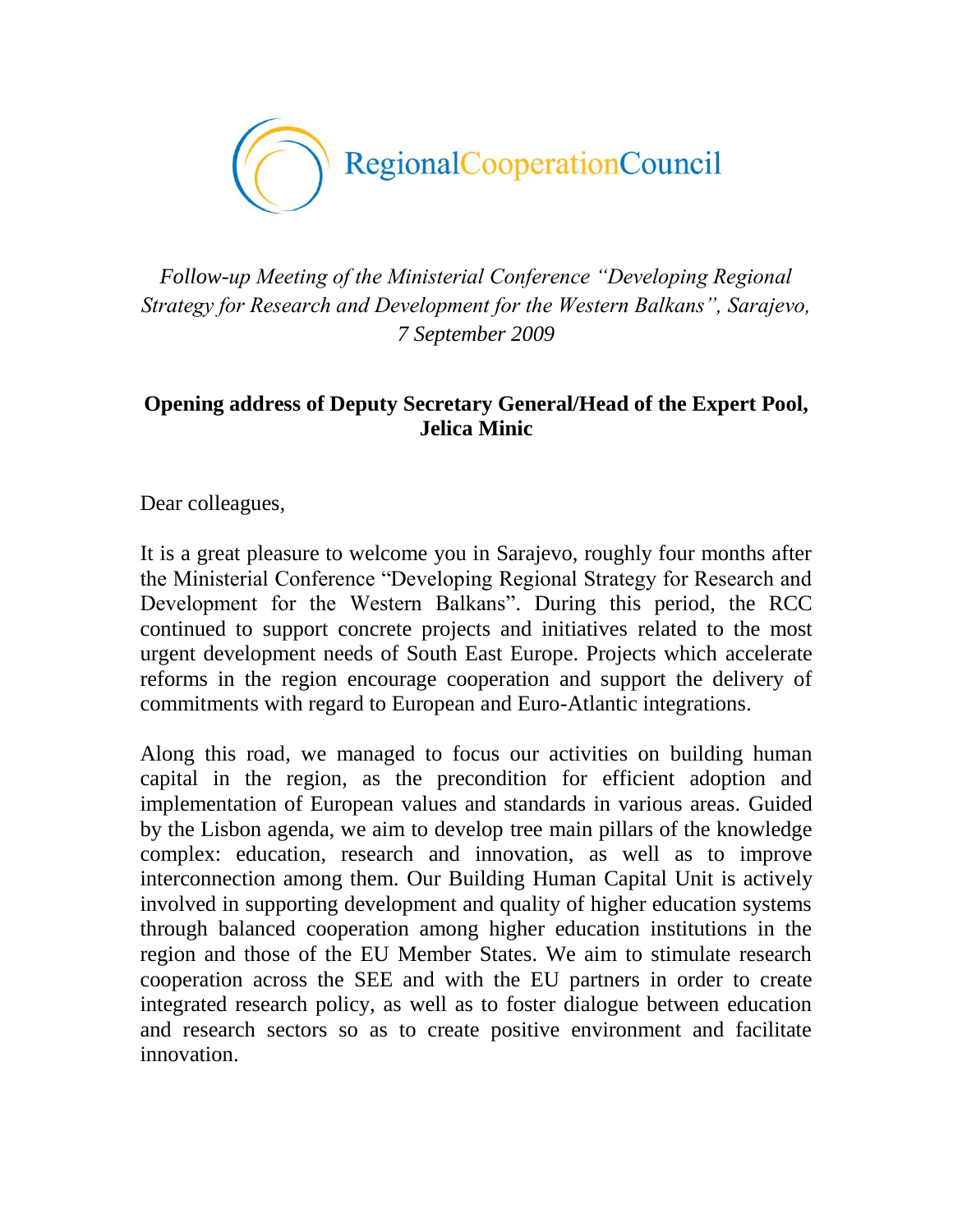The reason for our gathering here today is one of our most prominent, most praised, most discussed projects - the "Regional Strategy for Research and Development for the Western Balkans". After reiterated support of the science and research ministers of the RCC members from the Western Balkans, expressed through the Joint Statement of the April Ministerial Conference, the RCC has been coordinating further development and promotion of the project idea.

The main aspirations of this important, though challenging endeavour is, firstly, to increase knowledge transfer trough improving networks of researchers and scientists from the Western Balkans, and within the entire South East Europe. Secondly, to create an environment for building young scientists' research capacity. Thirdly, to enhance cooperation of the science, research and education communities with the business sector. Fourthly, and certainly not less important, to create cross-border regional clusters in competitive sectors and to pave the way for establishment of competitive regional Centres of excellence, just to name some of the ideas in this ambitious project.

## Dear friends,

I would like to take this opportunity to thank respective institutions and experts from the RCC members as well as European Commission, World Bank, Steering Platform on Research for the Western Balkans, Council of Europe, European Training Foundation, OSCE, RCC Task Force Fostering and Building Human Capital, UNESCO, UNDP and other international partners for their support and interest in development of the project "Regional Strategy for Research and Development". Our particular gratitude goes to Professor Djuro Kutlaca, to whom we owe a great appreciation for his involvement in drafting the project proposal.

The aim of today's expert meeting is to assess the current status of the realization of the project and raise discussion on the future steps and best modalities for development and financing of the Regional Strategy. I am confident that we are going to have a fruitful discussion, conducive for strengthening relations within the scientific community of Western Balkans and South East Europe, which is necessary also for the facilitation of preparations for the integration of Western Balkans into the European Research Area. By building capacities to join the European Research Area, we build institutional capacities for the EU accession processes.